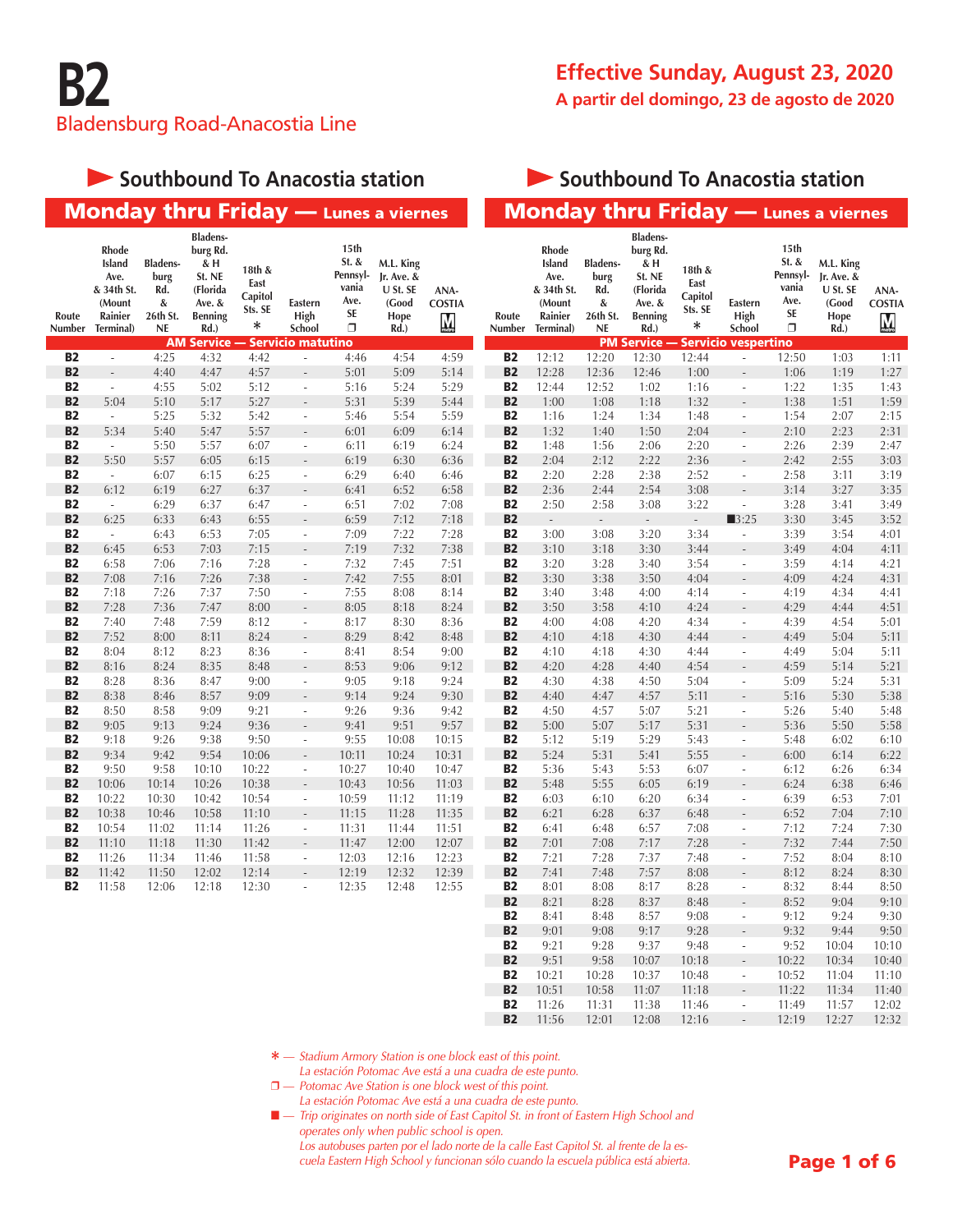# Bladensburg Road-Anacostia Line<br>
Northbound To Mount Rainier

Monday thru Friday — Lunes a viernes

#### **Effective Sunday, August 23, 2020**

**A partir del domingo, 23 de agosto de 2020 Northbound To Mount Rainier** 

**Monday thru Friday — Lunes a viernes** 

|                  | <b>Monday thru Friday — Lunes a viernes</b> |                               |                                                                         |              |                                 |                                             |                                  |                                          |                        |                |                                              | Pennsyl-<br>vania &                                   |              |                                                                |                                                                            |                                                    | <b>Rhode</b>                                                        |
|------------------|---------------------------------------------|-------------------------------|-------------------------------------------------------------------------|--------------|---------------------------------|---------------------------------------------|----------------------------------|------------------------------------------|------------------------|----------------|----------------------------------------------|-------------------------------------------------------|--------------|----------------------------------------------------------------|----------------------------------------------------------------------------|----------------------------------------------------|---------------------------------------------------------------------|
|                  | Anacostia                                   | 16th<br>St. &<br>Good<br>Hope | Pennsyl-<br>vania &<br>Potomac<br>Aves. SE<br>(Potomac Stadium-<br>Ave) | Armory       | 15th St.<br>&<br><b>Benning</b> | <b>BLAD-</b><br>ENS-<br><b>BURG</b><br>RD & | <b>Bladens-</b><br>burg<br>Rd. & | Rhode<br>Island<br>Ave.<br>& 34th<br>St. | Route<br>Number        | Anacostia<br>M | 16th<br>$St.$ &<br>Good<br>Hope<br>Rd.<br>SE | Potomac<br>Aves. SE<br>(Potomac Stadium-<br>Ave)<br>M | Armory<br>M  | 15th St.<br>&<br><b>Benning</b><br>Rd.<br>$\mathsf{NE}\xspace$ | <b>BLAD-</b><br>ENS-<br><b>BURG</b><br>RD&<br>V <sub>ST</sub><br><b>NE</b> | <b>Bladens-</b><br>burg<br>Rd. &<br>26th St.<br>NE | <b>Island</b><br>Ave.<br>& 34th<br>St.<br>(MOUNT<br><b>RAINIER)</b> |
| Route<br>Number  | Ņ                                           | Rd.<br><b>SE</b>              | M                                                                       | M            | Rd.<br>$\mathsf{NE}\xspace$     | V ST<br>NE                                  | 26th St.<br><b>NE</b>            | (MOUNT<br><b>RAINIER)</b>                |                        |                |                                              |                                                       |              | <b>PM Service - Servicio vespertino</b>                        |                                                                            |                                                    |                                                                     |
|                  |                                             |                               | <b>AM Service - Servicio matutino</b>                                   |              |                                 |                                             |                                  |                                          | <b>B2</b>              | 12:00          | 12:08                                        | 12:19                                                 | 12:24        | 12:33                                                          | $\overline{\phantom{a}}$                                                   | 12:43                                              | 12:53                                                               |
| <b>B2</b>        | 4:45                                        | 4:49                          | 4:58                                                                    | 5:01         | 5:08                            | $\overline{\phantom{a}}$                    | 5:16                             | 5:24                                     | <b>B2</b>              | 12:16          | 12:24                                        | 12:35                                                 | 12:40        | 12:49                                                          | $\overline{\phantom{a}}$                                                   | 12:59                                              | 1:09                                                                |
| <b>B2</b>        | 5:05                                        | 5:09                          | 5:18                                                                    | 5:21         | 5:28                            | $\overline{\phantom{a}}$                    | 5:36                             | 5:44                                     | <b>B2</b>              | 12:32          | 12:40                                        | 12:51                                                 | 12:56        | 1:05                                                           | $\overline{\phantom{a}}$                                                   | 1:15                                               | 1:25                                                                |
| <b>B2</b>        | 5:20                                        | 5:26                          | 5:36                                                                    | 5:40         | 5:47                            | $\overline{\phantom{a}}$                    | 5:56                             | 6:05                                     | <b>B2</b>              | 12:45          | 12:53                                        | 1:05                                                  | 1:10         | 1:21                                                           | $\overline{\phantom{a}}$                                                   | 1:32                                               | 1:42                                                                |
| <b>B2</b>        | 5:35                                        | 5:41                          | 5:51                                                                    | 5:55         | 6:02                            | $\overline{\phantom{a}}$                    | 6:11                             | 6:20                                     | <b>B2</b>              | 1:01           | 1:09                                         | 1:21                                                  | 1:26         | 1:37                                                           | $\overline{\phantom{a}}$                                                   | 1:48                                               | 1:58                                                                |
| <b>B2</b>        | 5:50                                        | 5:56                          | 6:06                                                                    | 6:10         | 6:17                            | $\overline{\phantom{a}}$                    | 6:26                             | 6:35                                     | <b>B2</b>              | 1:17           | 1:25                                         | 1:37                                                  | 1:42         | 1:53                                                           | $\overline{\phantom{a}}$                                                   | 2:04                                               | 2:14                                                                |
| <b>B2</b>        | 6:05                                        | 6:11                          | 6:21                                                                    | 6:25         | 6:32                            | $\sim$                                      | 6:41                             | 6:50                                     | <b>B2</b><br><b>B2</b> | 1:33           | 1:41                                         | 1:53                                                  | 1:58         | 2:09                                                           | $\overline{\phantom{a}}$                                                   | 2:20                                               | 2:30                                                                |
| <b>B2</b>        | 6:20                                        | 6:26                          | 6:36                                                                    | 6:40         | 6:47                            | $\overline{\phantom{a}}$                    | 6:56                             | 7:05                                     | <b>B2</b>              | 1:49<br>2:05   | 1:57<br>2:13                                 | 2:09                                                  | 2:14         | 2:25                                                           | $\mathcal{L}^{\mathcal{L}}$                                                | 2:36                                               | 2:46<br>3:02                                                        |
| <b>B2</b>        | 6:30                                        | 6:37                          | 6:48                                                                    | 6:53         | 7:02                            |                                             | 7:12                             | 7:21                                     | <b>B2</b>              | 2:21           | 2:29                                         | 2:25<br>2:41                                          | 2:30<br>2:46 | 2:41<br>2:57                                                   | $\overline{\phantom{a}}$<br>$\overline{\phantom{a}}$                       | 2:52<br>3:08                                       | 3:18                                                                |
| <b>B2</b>        | 6:42                                        | 6:49                          | 7:00                                                                    | 7:05         | 7:14                            | $\overline{\phantom{a}}$                    | 7:24                             | 7:33                                     | <b>B2</b>              | 2:37           | 2:45                                         | 2:57                                                  | 3:02         | 3:13                                                           | $\overline{\phantom{a}}$                                                   | 3:24                                               | 3:34                                                                |
| <b>B2</b>        | 6:54                                        | 7:01                          | 7:12                                                                    | 7:17         | 7:26                            | $\overline{\phantom{a}}$                    | 7:36                             | 7:45                                     | <b>B2</b>              | 2:53           | 3:01                                         | 3:13                                                  | 3:18         | 3:29                                                           |                                                                            | 3:40                                               | 3:50                                                                |
| <b>B2</b>        | 7:02                                        | 7:11                          | 7:23                                                                    | 7:29         | 7:39                            | $\overline{\phantom{a}}$                    | 7:49                             | 7:58                                     | <b>B2</b><br>$\bullet$ | $\omega$       | $\omega$                                     | 3:18                                                  | 3:23         | 3:34                                                           | $\overline{\phantom{a}}$                                                   | 3:45                                               | 3:55                                                                |
| B2/              | 7:08                                        | 7:17                          | 7:29                                                                    | 7:35         | 7:45                            | 7:54                                        | $\overline{\phantom{a}}$         | $\mathbb{Z}^{\mathbb{Z}}$                | <b>B2</b>              | 3:04           | 3:12                                         | 3:24                                                  | 3:30         | 3:42                                                           | $\overline{\phantom{a}}$                                                   | 3:57                                               | 4:07                                                                |
| <b>B2</b>        | 7:14                                        | 7:23                          | 7:35                                                                    | 7:41         | 7:51                            | $\overline{\phantom{a}}$                    | 8:01                             | 8:10                                     | <b>B2</b>              | 3:14           | 3:22                                         | 3:34                                                  | 3:40         | 3:52                                                           | $\overline{\phantom{a}}$                                                   | 4:07                                               | 4:17                                                                |
| B2/              | 7:19                                        | 7:28                          | 7:40                                                                    | 7:46         | 7:56                            | 8:05                                        | $\overline{\phantom{a}}$         | $\overline{\phantom{a}}$                 | <b>B2</b>              | 3:24           | 3:32                                         | 3:44                                                  | 3:50         | 4:02                                                           | $\overline{\phantom{a}}$                                                   | 4:17                                               | 4:27                                                                |
| <b>B2</b>        | 7:24                                        | 7:33                          | 7:45                                                                    | 7:51         | 8:01                            | $\sim$                                      | 8:11                             | 8:20                                     | <b>B2</b>              | 3:34           | 3:42                                         | 3:54                                                  | 4:00         | 4:12                                                           | $\overline{\phantom{a}}$                                                   | 4:27                                               | 4:37                                                                |
| B2/              | 7:29                                        | 7:38                          | 7:50                                                                    | 7:56         | 8:06                            | 8:15                                        | $\Box$                           | $\overline{\phantom{a}}$                 | <b>B2</b>              | 3:44           | 3:52                                         | 4:04                                                  | 4:10         | 4:22                                                           | $\overline{\phantom{a}}$                                                   | 4:37                                               | 4:47                                                                |
| <b>B2</b>        | 7:34                                        | 7:43                          | 7:55                                                                    | 8:01         | 8:11                            | $\mathcal{L}_{\mathcal{A}}$                 | 8:21                             | 8:30                                     | <b>B2</b>              | 3:54           | 4:02                                         | 4:14                                                  | 4:20         | 4:32                                                           | $\overline{\phantom{a}}$                                                   | 4:47                                               | 4:57                                                                |
| B2/              | 7:39                                        | 7:48                          | 8:00                                                                    | 8:06         | 8:16                            | 8:25                                        | $\overline{\phantom{a}}$         | $\overline{\phantom{a}}$                 | <b>B2</b>              | 4:04           | 4:12                                         | 4:24                                                  | 4:30         | 4:42                                                           | $\mathcal{L}$                                                              | 4:57                                               | 5:07                                                                |
| <b>B2</b>        | 7:44                                        | 7:53                          | 8:05                                                                    | 8:11         | 8:21                            | $\mathcal{L}_{\mathcal{A}}$                 | 8:31                             | 8:40                                     | <b>B2</b>              | 4:04           | 4:12                                         | 4:24                                                  | 4:30         | 4:42                                                           | $\overline{\phantom{a}}$                                                   | 4:57                                               | 5:07                                                                |
| B2/              | 7:49                                        | 7:58                          | 8:10                                                                    | 8:16         | 8:26                            | 8:35                                        | $\overline{\phantom{a}}$         | $\overline{\phantom{a}}$                 | <b>B2</b>              | 4:14           | 4:22                                         | 4:34                                                  | 4:40         | 4:52                                                           | $\overline{\phantom{a}}$                                                   | 5:07                                               | 5:17                                                                |
| <b>B2</b><br>B2/ | 7:54<br>8:00                                | 8:04<br>8:10                  | 8:18<br>8:24                                                            | 8:24<br>8:30 | 8:36<br>8:42                    | $\overline{\phantom{a}}$                    | 8:47                             | 8:57                                     | <b>B2</b>              | 4:24           | 4:32                                         | 4:44                                                  | 4:50         | 5:02                                                           | $\overline{\phantom{a}}$                                                   | 5:17                                               | 5:27                                                                |
| <b>B2</b>        | 8:06                                        | 8:16                          | 8:30                                                                    | 8:36         | 8:48                            | 8:52<br>$\overline{\phantom{a}}$            | $\overline{\phantom{a}}$<br>8:59 | $\overline{\phantom{a}}$<br>9:09         | <b>B2</b>              | 4:34           | 4:42                                         | 4:54                                                  | 5:00         | 5:12                                                           | $\overline{\phantom{a}}$                                                   | 5:27                                               | 5:37                                                                |
| B2/              | 8:12                                        | 8:22                          | 8:36                                                                    | 8:42         | 8:54                            | 9:04                                        | $\overline{\phantom{a}}$         | $\overline{\phantom{a}}$                 | <b>B2</b>              | 4:44           | 4:52                                         | 5:04                                                  | 5:10         | 5:22                                                           | $\overline{\phantom{a}}$                                                   | 5:37                                               | 5:47                                                                |
| <b>B2</b>        | 8:18                                        | 8:28                          | 8:42                                                                    | 8:48         | 9:00                            | $\overline{\phantom{a}}$                    | 9:11                             | 9:21                                     | B2/                    | 4:54           | 5:02                                         | 5:14                                                  | 5:20         | 5:32                                                           | 5:46                                                                       | $\overline{\phantom{a}}$                           | $\sim$                                                              |
| B2/              | 8:24                                        | 8:34                          | 8:48                                                                    | 8:54         | 9:06                            | 9:16                                        | ÷.                               | $\mathcal{L}_{\mathcal{A}}$              | <b>B2</b>              | 5:04           | 5:12                                         | 5:24                                                  | 5:30         | 5:42                                                           | $\sim$                                                                     | 5:57                                               | 6:07                                                                |
| <b>B2</b>        | 8:30                                        | 8:40                          | 8:54                                                                    | 9:00         | 9:12                            | $\sim$                                      | 9:23                             | 9:33                                     | B2/                    | 5:14           | 5:22                                         | 5:34                                                  | 5:40         | 5:52                                                           | 6:06                                                                       | $\overline{\phantom{a}}$                           | $\overline{\phantom{a}}$                                            |
| B2/              | 8:40                                        | 8:50                          | 9:04                                                                    | 9:10         | 9:22                            | 9:32                                        | $\overline{\phantom{a}}$         | $\overline{\phantom{a}}$                 | <b>B2</b>              | 5:24           | 5:32                                         | 5:44                                                  | 5:50         | 6:02                                                           | $\mathcal{L}_{\mathcal{A}}$                                                | 6:17                                               | 6:27                                                                |
| <b>B2</b>        | 8:50                                        | 9:00                          | 9:14                                                                    | 9:20         | 9:32                            | $\overline{\phantom{a}}$                    | 9:43                             | 9:53                                     | B2/                    | 5:34           | 5:42                                         | 5:54                                                  | 6:00         | 6:12                                                           | 6:26                                                                       | $\overline{\phantom{a}}$                           | $\overline{\phantom{a}}$                                            |
| B2/              | 9:02                                        | 9:10                          | 9:21                                                                    | 9:26         | 9:35                            | 9:44                                        | $\overline{\phantom{a}}$         | $\overline{\phantom{a}}$                 | <b>B2</b>              | 5:44           | 5:52                                         | 6:04                                                  | 6:10         | 6:22                                                           | $\mathcal{L}_{\mathcal{A}}$                                                | 6:37                                               | 6:47                                                                |
| <b>B2</b>        | 9:12                                        | 9:20                          | 9:31                                                                    | 9:36         | 9:45                            | $\overline{\phantom{a}}$                    | 9:55                             | 10:05                                    | B2/<br><b>B2</b>       | 5:56<br>6:08   | 6:04                                         | 6:15                                                  | 6:20         | 6:29                                                           | 6:38                                                                       | $\blacksquare$                                     | $\overline{\phantom{a}}$<br>7:00                                    |
| B2/              | 9:22                                        | 9:30                          | 9:41                                                                    | 9:46         | 9:55                            | 10:04                                       | $\overline{a}$                   | $\overline{\phantom{a}}$                 | B2/                    | 6:20           | 6:16<br>6:28                                 | 6:27<br>6:39                                          | 6:32<br>6:44 | 6:41<br>6:53                                                   | $\mathcal{L}_{\mathcal{A}}$<br>7:02                                        | 6:51<br>$\overline{\phantom{a}}$                   | $\overline{\phantom{a}}$                                            |
| <b>B2</b>        | 9:32                                        | 9:40                          | 9:51                                                                    | 9:56         | 10:05                           | $\sim$                                      | 10:15                            | 10:25                                    | <b>B2</b>              | 6:32           | 6:40                                         | 6:51                                                  | 6:56         | 7:05                                                           | $\sim$                                                                     | 7:15                                               | 7:24                                                                |
| B2/              | 9:47                                        | 9:55                          | 10:06                                                                   | 10:11        | 10:20                           | 10:29                                       | $\overline{\phantom{a}}$         | $\overline{\phantom{a}}$                 | B2/                    | 6:44           | 6:52                                         | 7:03                                                  | 7:08         | 7:17                                                           | 7:26                                                                       | $\mathbb{Z}^2$                                     | $\Box$                                                              |
| <b>B2</b>        | 9:57                                        | 10:05                         | 10:16                                                                   | 10:21        | 10:30                           | $\overline{\phantom{a}}$                    | 10:40                            | 10:50                                    | <b>B2</b>              | 6:56           | 7:04                                         | 7:15                                                  | 7:20         | 7:29                                                           | $\sim$                                                                     | 7:39                                               | 7:48                                                                |
| <b>B2</b>        | 10:10                                       | 10:18                         | 10:29                                                                   | 10:34        | 10:43                           | $\overline{\phantom{a}}$                    | 10:53                            | 11:03                                    | B2/                    | 7:08           | 7:16                                         | 7:27                                                  | 7:32         | 7:41                                                           | 7:50                                                                       | $\overline{\phantom{a}}$                           | $\overline{\phantom{a}}$                                            |
| B <sub>2</sub>   | 10:24                                       | 10:32                         | 10:43                                                                   | 10:48        | 10:57                           | $\overline{\phantom{a}}$                    | 11:07                            | 11:17                                    | <b>B2</b>              | 7:20           | 7:28                                         | 7:39                                                  | 7:44         | 7:53                                                           | $\overline{\phantom{a}}$                                                   | 8:03                                               | 8:12                                                                |
| <b>B2</b>        | 10:40                                       | 10:48                         | 10:59                                                                   | 11:04        | 11:13                           |                                             | 11:23                            | 11:33                                    | B <sub>2</sub>         | 7:40           | 7:48                                         | 7:59                                                  | 8:04         | 8:13                                                           |                                                                            | 8:23                                               | 8:32                                                                |
| <b>B2</b>        | 10:56                                       | 11:04                         | 11:15                                                                   | 11:20        | 11:29                           | $\overline{\phantom{a}}$                    | 11:39                            | 11:49                                    | <b>B2</b>              | 8:00           | 8:08                                         | 8:19                                                  | 8:24         | 8:33                                                           | $\overline{\phantom{a}}$                                                   | 8:43                                               | 8:52                                                                |
| <b>B2</b>        | 11:12                                       | 11:20                         | 11:31                                                                   | 11:36        | 11:45                           | $\sim$                                      | 11:55                            | 12:05                                    | <b>B2</b>              | 8:20           | 8:28                                         | 8:39                                                  | 8:44         | 8:53                                                           | $\overline{\phantom{a}}$                                                   | 9:03                                               | 9:12                                                                |
| <b>B2</b>        | 11:28                                       | 11:36                         | 11:47                                                                   | 11:52        | 12:01                           | $\sim$                                      | 12:11                            | 12:21                                    | <b>B2</b>              | 8:40           | 8:46                                         | 8:55                                                  | 9:00         | 9:07                                                           | $\overline{\phantom{a}}$                                                   | 9:15                                               | 9:23                                                                |
| <b>B2</b>        | 11:44                                       | 11:52                         | 12:03                                                                   | 12:08        | 12:17                           | $\sim$                                      | 12:27                            | 12:37                                    | <b>B2</b>              | 9:00           | 9:06                                         | 9:15                                                  | 9:20         | 9:27                                                           | $\overline{\phantom{a}}$                                                   | 9:35                                               | 9:43                                                                |
|                  |                                             |                               |                                                                         |              |                                 |                                             |                                  |                                          | <b>B2</b>              | 9:20           | 9:26                                         | 9:35                                                  | 9:40         | 9:47                                                           | $\overline{\phantom{a}}$                                                   | 9:55                                               | 10:03                                                               |
|                  |                                             |                               |                                                                         |              |                                 |                                             |                                  |                                          | <b>B2</b>              | 9:40           | 9:46                                         | 9:55                                                  | 10:00        | 10:07                                                          | $\mathcal{L}_{\mathcal{A}}$                                                | 10:15                                              | 10:23                                                               |
|                  |                                             |                               |                                                                         |              |                                 |                                             |                                  |                                          | <b>B2</b>              | 10:00          | 10:06                                        | 10:15                                                 | 10:20        | 10:27                                                          | $\sim$                                                                     | 10:35                                              | 10:43                                                               |
|                  |                                             |                               |                                                                         |              |                                 |                                             |                                  |                                          | <b>B2</b>              | 10:20          | 10:26                                        | 10:35                                                 | 10:40        | 10:47                                                          | $\sim$                                                                     | 10:55                                              | 11:03                                                               |
|                  |                                             |                               |                                                                         |              |                                 |                                             |                                  |                                          | <b>B2</b>              | 10:50          | 10:56                                        | 11:05                                                 | 11:10        | 11:17                                                          | $\sim 10$                                                                  | 11:25                                              | 11:33                                                               |

l *— Trip operates only when public school is open.*

*El recorrido se realiza solamente cuando están abiertas las escuelas públicas.* 

**B2** 11:20 11:26 11:35 11:40 11:47 - 11:55 12:03 B2 11:50 11:56 12:05 12:10 12:17 - 12:25 12:33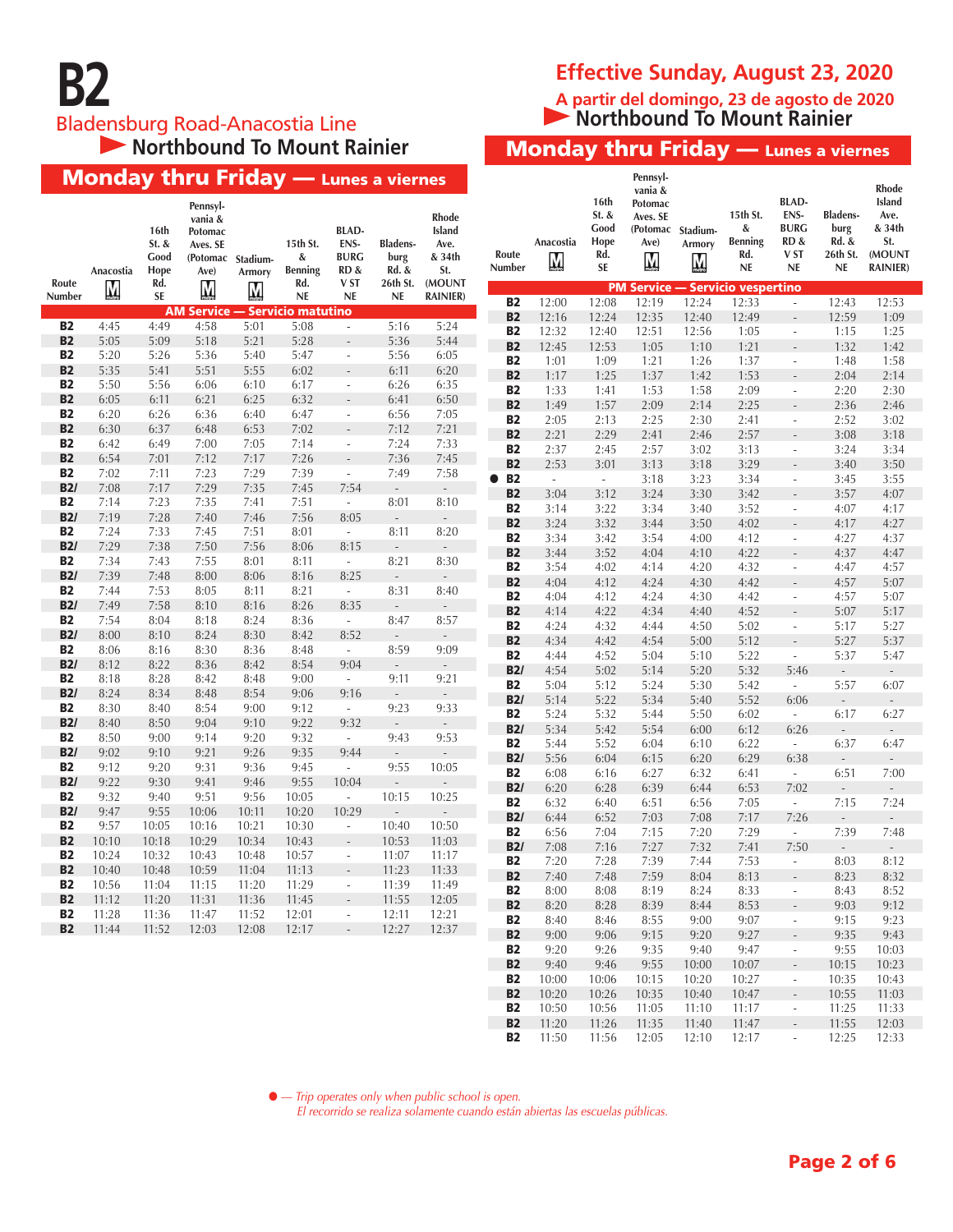## **Southbound To Anacostia station**

|                        |                                                                                |                                                       |                                                                                                                                       |                                                | <b>Saturday — En sábados</b>                                 |                                                                  |                                   |
|------------------------|--------------------------------------------------------------------------------|-------------------------------------------------------|---------------------------------------------------------------------------------------------------------------------------------------|------------------------------------------------|--------------------------------------------------------------|------------------------------------------------------------------|-----------------------------------|
| Route<br>Number        | <b>Rhode</b><br>Island<br>Ave.<br>& 34th St.<br>(Mount<br>Rainier<br>Terminal) | <b>Bladens-</b><br>burg<br>Rd.<br>&<br>26th St.<br>NE | <b>Bladens-</b><br>burg Rd.<br>& H<br>St. NE<br>(Florida<br>Ave. &<br><b>Benning</b><br>Rd.)<br><b>AM Service - Servicio matutino</b> | 18th &<br>East<br>Capitol<br>Sts. SE<br>$\ast$ | 15th<br>St. &<br>Pennsyl-<br>vania<br>Ave.<br><b>SE</b><br>Π | M.L. King<br>$Ir.$ Ave. $&$<br>U St. SE<br>(Good<br>Hope<br>Rd.) | <b>ANACOS-</b><br><b>TIA</b><br>M |
| <b>B2</b>              | $\overline{a}$                                                                 | 4:27                                                  | 4:33                                                                                                                                  | 4:40                                           | 4:44                                                         | 4:53                                                             | 4:57                              |
| <b>B2</b>              |                                                                                | 4:49                                                  | 4:55                                                                                                                                  | 5:02                                           | 5:06                                                         | 5:15                                                             | 5:19                              |
| <b>B2</b>              | 5:12                                                                           | 5:18                                                  | 5:25                                                                                                                                  | 5:33                                           | 5:37                                                         | 5:48                                                             | 5:52                              |
| <b>B2</b>              | 5:44                                                                           | 5:50                                                  | 5:57                                                                                                                                  | 6:05                                           | 6:09                                                         | 6:20                                                             | 6:24                              |
| <b>B2</b>              | 6:14                                                                           | 6:20                                                  | 6:27                                                                                                                                  | 6:35                                           | 6:39                                                         | 6:50                                                             | 6:54                              |
| <b>B2</b>              | 6:44                                                                           | 6:50                                                  | 6:57                                                                                                                                  | 7:05                                           | 7:09                                                         | 7:20                                                             | 7:24                              |
| <b>B2</b>              | 7:07                                                                           | 7:13                                                  | 7:20                                                                                                                                  | 7:28                                           | 7:32                                                         | 7:43                                                             | 7:47                              |
| <b>B2</b>              | 7:27                                                                           | 7:34                                                  | 7:43                                                                                                                                  | 7:53                                           | 7:58                                                         | 8:10                                                             | 8:14                              |
| <b>B2</b>              | 7:47                                                                           | 7:54                                                  | 8:03                                                                                                                                  | 8:13                                           | 8:18                                                         | 8:30                                                             | 8:34                              |
| <b>B2</b>              | 8:07                                                                           | 8:14                                                  | 8:23                                                                                                                                  | 8:33                                           | 8:38                                                         | 8:50                                                             | 8:54                              |
| <b>B2</b>              | 8:27                                                                           | 8:34                                                  | 8:43                                                                                                                                  | 8:53                                           | 8:58                                                         | 9:10                                                             | 9:14                              |
| <b>B2</b><br><b>B2</b> | 8:47                                                                           | 8:54                                                  | 9:03                                                                                                                                  | 9:13                                           | 9:18                                                         | 9:30<br>9:50                                                     | 9:34                              |
| <b>B2</b>              | 9:07<br>9:23                                                                   | 9:14<br>9:30                                          | 9:23<br>9:39                                                                                                                          | 9:33<br>9:49                                   | 9:38<br>9:54                                                 | 10:06                                                            | 9:54<br>10:10                     |
| <b>B2</b>              | 9:40                                                                           | 9:47                                                  | 9:56                                                                                                                                  | 10:07                                          | 10:12                                                        | 10:25                                                            | 10:30                             |
| <b>B2</b>              | 10:00                                                                          | 10:07                                                 | 10:16                                                                                                                                 | 10:27                                          | 10:32                                                        | 10:45                                                            | 10:50                             |
| <b>B2</b>              | 10:20                                                                          | 10:27                                                 | 10:36                                                                                                                                 | 10:47                                          | 10:52                                                        | 11:05                                                            | 11:10                             |
| <b>B2</b>              | 10:40                                                                          | 10:47                                                 | 10:56                                                                                                                                 | 11:07                                          | 11:12                                                        | 11:25                                                            | 11:30                             |
| <b>B2</b>              | 11:00                                                                          | 11:07                                                 | 11:16                                                                                                                                 | 11:27                                          | 11:32                                                        | 11:45                                                            | 11:50                             |
| <b>B2</b>              | 11:20                                                                          | 11:27                                                 | 11:36                                                                                                                                 | 11:47                                          | 11:52                                                        | 12:05                                                            | 12:10                             |
| <b>B2</b>              | 11:40                                                                          | 11:47                                                 | 11:56                                                                                                                                 | 12:07                                          | 12:12                                                        | 12:25                                                            | 12:30                             |
|                        |                                                                                |                                                       | <b>PM Service — Servicio vespertino</b>                                                                                               |                                                |                                                              |                                                                  |                                   |
| <b>B2</b>              | 12:00                                                                          | 12:07                                                 | 12:16                                                                                                                                 | 12:27                                          | 12:32                                                        | 12:45                                                            | 12:50                             |
| <b>B2</b>              | 12:20                                                                          | 12:27                                                 | 12:37                                                                                                                                 | 12:49                                          | 12:54                                                        | 1:07                                                             | 1:12                              |
| <b>B2</b><br><b>B2</b> | 12:40                                                                          | 12:47                                                 | 12:57                                                                                                                                 | 1:09                                           | 1:14                                                         | 1:27                                                             | 1:32                              |
| <b>B2</b>              | 1:00<br>1:20                                                                   | 1:07<br>1:27                                          | 1:17<br>1:37                                                                                                                          | 1:29<br>1:49                                   | 1:34<br>1:54                                                 | 1:47<br>2:07                                                     | 1:52<br>2:12                      |
| <b>B2</b>              | 1:40                                                                           | 1:47                                                  | 1:57                                                                                                                                  | 2:09                                           | 2:14                                                         | 2:27                                                             | 2:32                              |
| <b>B2</b>              | 2:00                                                                           | 2:07                                                  | 2:17                                                                                                                                  | 2:29                                           | 2:34                                                         | 2:47                                                             | 2:52                              |
| <b>B2</b>              | 2:20                                                                           | 2:27                                                  | 2:37                                                                                                                                  | 2:49                                           | 2:54                                                         | 3:07                                                             | 3:12                              |
| <b>B2</b>              | 2:40                                                                           | 2:47                                                  | 2:57                                                                                                                                  | 3:09                                           | 3:14                                                         | 3:27                                                             | 3:32                              |
| <b>B2</b>              | 3:00                                                                           | 3:07                                                  | 3:17                                                                                                                                  | 3:29                                           | 3:34                                                         | 3:47                                                             | 3:52                              |
| <b>B2</b>              | 3:20                                                                           | 3:27                                                  | 3:37                                                                                                                                  | 3:49                                           | 3:54                                                         | 4:07                                                             | 4:12                              |
| <b>B2</b>              | 3:40                                                                           | 3:47                                                  | 3:57                                                                                                                                  | 4:09                                           | 4:14                                                         | 4:27                                                             | 4:32                              |
| <b>B2</b>              | 4:00                                                                           | 4:07                                                  | 4:17                                                                                                                                  | 4:29                                           | 4:34                                                         | 4:47                                                             | 4:52                              |
| <b>B2</b>              | 4:20                                                                           | 4:27                                                  | 4:36                                                                                                                                  | 4:47                                           | 4:52                                                         | 5:04                                                             | 5:09                              |
| <b>B2</b>              | 4:40                                                                           | 4:47                                                  | 4:56                                                                                                                                  | 5:07                                           | 5:12                                                         | 5:24                                                             | 5:29                              |
| B2<br><b>B2</b>        | 5:00<br>5:20                                                                   | 5:07<br>5:27                                          | 5:16<br>5:36                                                                                                                          | 5:27                                           | 5:32<br>5:52                                                 | 5:44<br>6:04                                                     | 5:49                              |
| <b>B2</b>              | 5:40                                                                           | 5:47                                                  | 5:56                                                                                                                                  | 5:47<br>6:07                                   | 6:12                                                         | 6:24                                                             | 6:09<br>6:29                      |
| <b>B2</b>              | 6:00                                                                           | 6:07                                                  | 6:16                                                                                                                                  | 6:27                                           | 6:32                                                         | 6:44                                                             | 6:49                              |
| <b>B2</b>              | 6:20                                                                           | 6:27                                                  | 6:36                                                                                                                                  | 6:47                                           | 6:52                                                         | 7:04                                                             | 7:09                              |
| <b>B2</b>              | 6:52                                                                           | 6:59                                                  | 7:07                                                                                                                                  | 7:18                                           | 7:22                                                         | 7:34                                                             | 7:39                              |
| <b>B2</b>              | 7:16                                                                           | 7:23                                                  | 7:31                                                                                                                                  | 7:42                                           | 7:46                                                         | 7:58                                                             | 8:03                              |
| <b>B2</b>              | 7:41                                                                           | 7:48                                                  | 7:56                                                                                                                                  | 8:07                                           | 8:11                                                         | 8:23                                                             | 8:28                              |
| <b>B2</b>              | 8:06                                                                           | 8:13                                                  | 8:21                                                                                                                                  | 8:32                                           | 8:36                                                         | 8:48                                                             | 8:53                              |
| <b>B2</b>              | 8:33                                                                           | 8:40                                                  | 8:48                                                                                                                                  | 8:59                                           | 9:03                                                         | 9:15                                                             | 9:20                              |
| <b>B2</b>              | 8:58                                                                           | 9:05                                                  | 9:13                                                                                                                                  | 9:24                                           | 9:28                                                         | 9:40                                                             | 9:45                              |
| <b>B2</b>              | 9:23                                                                           | 9:30                                                  | 9:38                                                                                                                                  | 9:49                                           | 9:53                                                         | 10:05                                                            | 10:10                             |
| <b>B2</b>              | 9:48                                                                           | 9:55                                                  | 10:03                                                                                                                                 | 10:14                                          | 10:18                                                        | 10:30                                                            | 10:35                             |
| <b>B2</b>              | 10:13                                                                          | 10:20                                                 | 10:28                                                                                                                                 | 10:39                                          | 10:43                                                        | 10:55                                                            | 11:00                             |
| <b>B2</b><br><b>B2</b> | 10:38<br>11:08                                                                 | 10:45<br>11:15                                        | 10:53<br>11:23                                                                                                                        | 11:04<br>11:34                                 | 11:08<br>11:38                                               | 11:20<br>11:50                                                   | 11:25<br>11:55                    |
| <b>B2</b>              | 11:43                                                                          | 11:49                                                 | 11:56                                                                                                                                 | 12:05                                          | 12:09                                                        | 12:18                                                            | 12:22                             |

**\*** *— Stadium Armory Station is one block east of this point. La estación Potomac Ave está a una cuadra de este punto.* 

 $\Box$  — Potomac Ave Station is one block west of this point.

*La estación Potomac Ave está a una cuadra de este punto.*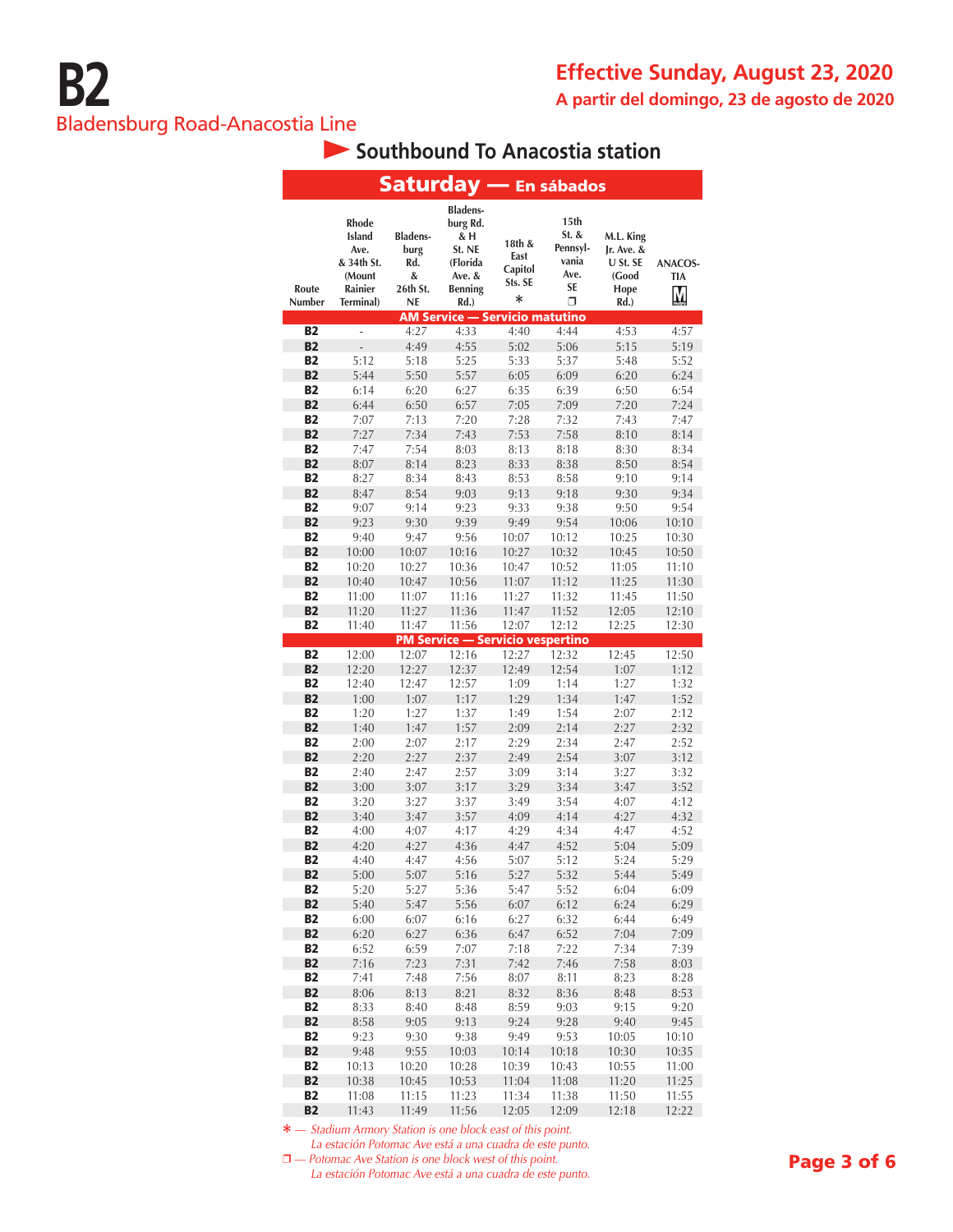#### **Effective Sunday, August 23, 2020 A partir del domingo, 23 de agosto de 2020**

#### Bladensburg Road-Anacostia Line

#### **Northbound To Mount Rainier**

|                             |                |                                                   |                                                                     |                         | Saturday — En sábados                               |                                                    |                                                                              |
|-----------------------------|----------------|---------------------------------------------------|---------------------------------------------------------------------|-------------------------|-----------------------------------------------------|----------------------------------------------------|------------------------------------------------------------------------------|
| Route<br><b>Number</b>      | Anacostia<br>М | 16th<br>St. &<br>Good<br>Hope<br>Rd.<br><b>SE</b> | Pennsyl-<br>vania &<br>Potomac<br>Aves. SE<br>(Potomac<br>Ave)<br>M | Stadium-<br>Armory<br>М | 15th St.<br>&<br><b>Benning</b><br>Rd.<br><b>NE</b> | <b>Bladens-</b><br>burg<br>Rd. &<br>26th St.<br>NE | Rhode<br><b>Island</b><br>Ave.<br>& 34th<br>St.<br>(MOUNT<br><b>RAINIER)</b> |
| <b>B2</b>                   | 4:32           | 4:36                                              | <b>AM Service — Servicio matutino</b><br>4:44                       | 4:47                    | 4:54                                                | 5:00                                               | 5:06                                                                         |
| <b>B2</b>                   | 5:05           | 5:09                                              | 5:17                                                                | 5:20                    | 5:27                                                | 5:33                                               | 5:39                                                                         |
| <b>B2</b>                   | 5:27           | 5:32                                              | 5:41                                                                | 5:44                    | 5:52                                                | 6:00                                               | 6:08                                                                         |
| <b>B2</b>                   | 5:57           | 6:02                                              | 6:11                                                                | 6:14                    | 6:22                                                | 6:30                                               | 6:38                                                                         |
| <b>B2</b>                   | 6:20           | 6:25                                              | 6:34                                                                | 6:37                    | 6:45                                                | 6:53                                               | 7:01                                                                         |
| <b>B2</b>                   | 6:40           | 6:45                                              | 6:54                                                                | 6:57                    | 7:05                                                | 7:13                                               | 7:21                                                                         |
| <b>B2</b>                   | 7:00           | 7:05                                              | 7:14                                                                | 7:17                    | 7:25                                                | 7:33                                               | 7:41                                                                         |
| <b>B2</b>                   | 7:20           | 7:25                                              | 7:34                                                                | 7:37                    | 7:45                                                | 7:53                                               | 8:01                                                                         |
| <b>B2</b><br><b>B2</b>      | 7:40<br>8:00   | 7:45<br>8:05                                      | 7:54<br>8:14                                                        | 7:57<br>8:17            | 8:05<br>8:25                                        | 8:13<br>8:33                                       | 8:21<br>8:41                                                                 |
| <b>B2</b>                   | 8:20           | 8:25                                              | 8:34                                                                | 8:37                    | 8:45                                                | 8:53                                               | 9:01                                                                         |
| <b>B2</b>                   | 8:40           | 8:46                                              | 8:57                                                                | 9:01                    | 9:10                                                | 9:19                                               | 9:28                                                                         |
| <b>B2</b>                   | 9:00           | 9:06                                              | 9:17                                                                | 9:21                    | 9:30                                                | 9:39                                               | 9:48                                                                         |
| <b>B2</b>                   | 9:20           | 9:26                                              | 9:37                                                                | 9:41                    | 9:50                                                | 9:59                                               | 10:08                                                                        |
| <b>B2</b>                   | 9:40           | 9:46                                              | 9:57                                                                | 10:01                   | 10:10                                               | 10:19                                              | 10:28                                                                        |
| <b>B2</b>                   | 10:00          | 10:06                                             | 10:17                                                               | 10:21                   | 10:30                                               | 10:39                                              | 10:48                                                                        |
| <b>B2</b>                   | 10:20          | 10:26                                             | 10:37                                                               | 10:41                   | 10:50                                               | 10:59                                              | 11:08                                                                        |
| <b>B2</b>                   | 10:40          | 10:46                                             | 10:57                                                               | 11:01                   | 11:10                                               | 11:19                                              | 11:28                                                                        |
| <b>B2</b><br><b>B2</b>      | 11:00          | 11:06                                             | 11:17                                                               | 11:21                   | 11:30                                               | 11:39                                              | 11:48                                                                        |
| <b>B2</b>                   | 11:20<br>11:40 | 11:26<br>11:46                                    | 11:37<br>11:57                                                      | 11:41<br>12:01          | 11:50<br>12:10                                      | 11:59<br>12:19                                     | 12:08<br>12:28                                                               |
|                             |                |                                                   | <b>PM Service - Servicio vespertino</b>                             |                         |                                                     |                                                    |                                                                              |
| <b>B2</b>                   | 12:00          | 12:06                                             | 12:17                                                               | 12:21                   | 12:30                                               | 12:39                                              | 12:48                                                                        |
| <b>B2</b>                   | 12:20          | 12:27                                             | 12:39                                                               | 12:44                   | 12:53                                               | 1:03                                               | 1:13                                                                         |
| <b>B2</b>                   | 12:40          | 12:47                                             | 12:59                                                               | 1:04                    | 1:13                                                | 1:23                                               | 1:33                                                                         |
| <b>B2</b>                   | 1:00           | 1:07                                              | 1:19                                                                | 1:24                    | 1:33                                                | 1:43                                               | 1:53                                                                         |
| <b>B2</b>                   | 1:20           | 1:27                                              | 1:39                                                                | 1:44                    | 1:53                                                | 2:03                                               | 2:13                                                                         |
| <b>B2</b>                   | 1:40           | 1:47                                              | 1:59                                                                | 2:04                    | 2:13                                                | 2:23                                               | 2:33                                                                         |
| <b>B2</b><br>B <sub>2</sub> | 2:00           | 2:07                                              | 2:19                                                                | 2:24                    | 2:33<br>2:53                                        | 2:43                                               | 2:53                                                                         |
| <b>B2</b>                   | 2:20<br>2:40   | 2:27<br>2:46                                      | 2:39<br>2:57                                                        | 2:44<br>3:01            | 3:09                                                | 3:03<br>3:18                                       | 3:13<br>3:27                                                                 |
| <b>B2</b>                   | 3:00           | 3:06                                              | 3:17                                                                | 3:21                    | 3:29                                                | 3:38                                               | 3:47                                                                         |
| <b>B2</b>                   | 3:20           | 3:26                                              | 3:37                                                                | 3:41                    | 3:49                                                | 3:58                                               | 4:07                                                                         |
| <b>B2</b>                   | 3:40           | 3:46                                              | 3:57                                                                | 4:01                    | 4:09                                                | 4:18                                               | 4:27                                                                         |
| <b>B2</b>                   | 4:00           | 4:06                                              | 4:17                                                                | 4:21                    | 4:29                                                | 4:38                                               | 4:47                                                                         |
| <b>B2</b>                   | 4:20           | 4:26                                              | 4:37                                                                | 4:41                    | 4:49                                                | 4:58                                               | 5:07                                                                         |
| <b>B2</b>                   | 4:40           | 4:46                                              | 4:57                                                                | 5:01                    | 5:09                                                | 5:18                                               | 5:27                                                                         |
| <b>B2</b><br><b>B2</b>      | 5:00<br>5:20   | 5:06<br>5:26                                      | 5:17                                                                | 5:21<br>5:41            | 5:29<br>5:49                                        | 5:38<br>5:58                                       | 5:47                                                                         |
| <b>B2</b>                   | 5:40           | 5:46                                              | 5:37<br>5:57                                                        | 6:01                    | 6:09                                                | 6:18                                               | 6:07<br>6:27                                                                 |
| B2                          | 6:00           | 6:06                                              | 6:17                                                                | 6:21                    | 6:29                                                | 6:38                                               | 6:47                                                                         |
| <b>B2</b>                   | 6:20           | 6:26                                              | 6:37                                                                | 6:41                    | 6:49                                                | 6:58                                               | 7:07                                                                         |
| <b>B2</b>                   | 6:40           | 6:46                                              | 6:57                                                                | 7:01                    | 7:09                                                | 7:18                                               | 7:27                                                                         |
| <b>B2</b>                   | 7:00           | 7:06                                              | 7:17                                                                | 7:21                    | 7:29                                                | 7:38                                               | 7:47                                                                         |
| <b>B2</b>                   | 7:20           | 7:26                                              | 7:37                                                                | 7:41                    | 7:49                                                | 7:58                                               | 8:07                                                                         |
| <b>B2</b>                   | 7:45           | 7:51                                              | 8:01                                                                | 8:04                    | 8:11                                                | 8:19                                               | 8:28                                                                         |
| <b>B2</b>                   | 8:10           | 8:16                                              | 8:26                                                                | 8:29                    | 8:36                                                | 8:44                                               | 8:53                                                                         |
| <b>B2</b>                   | 8:35           | 8:41                                              | 8:51                                                                | 8:54                    | 9:01                                                | 9:09                                               | 9:18                                                                         |
| <b>B2</b><br><b>B2</b>      | 9:00<br>9:25   | 9:06<br>9:31                                      | 9:16<br>9:41                                                        | 9:19<br>9:44            | 9:26<br>9:51                                        | 9:34<br>9:59                                       | 9:43<br>10:08                                                                |
| <b>B2</b>                   | 9:50           | 9:56                                              | 10:06                                                               | 10:09                   | 10:16                                               | 10:24                                              | 10:33                                                                        |
| <b>B2</b>                   | 10:15          | 10:21                                             | 10:31                                                               | 10:34                   | 10:41                                               | 10:49                                              | 10:58                                                                        |
| <b>B2</b>                   | 10:40          | 10:46                                             | 10:56                                                               | 10:59                   | 11:06                                               | 11:14                                              | 11:23                                                                        |
| <b>B2</b>                   | 11:05          | 11:11                                             | 11:21                                                               | 11:24                   | 11:31                                               | 11:39                                              | 11:48                                                                        |
| <b>B2</b>                   | 11:30          | 11:36                                             | 11:46                                                               | 11:49                   | 11:56                                               | 12:04                                              | 12:13                                                                        |
| <b>B2</b>                   | 12:00          | 12:06                                             | 12:16                                                               | 12:19                   | 12:26                                               | 12:34                                              | 12:43                                                                        |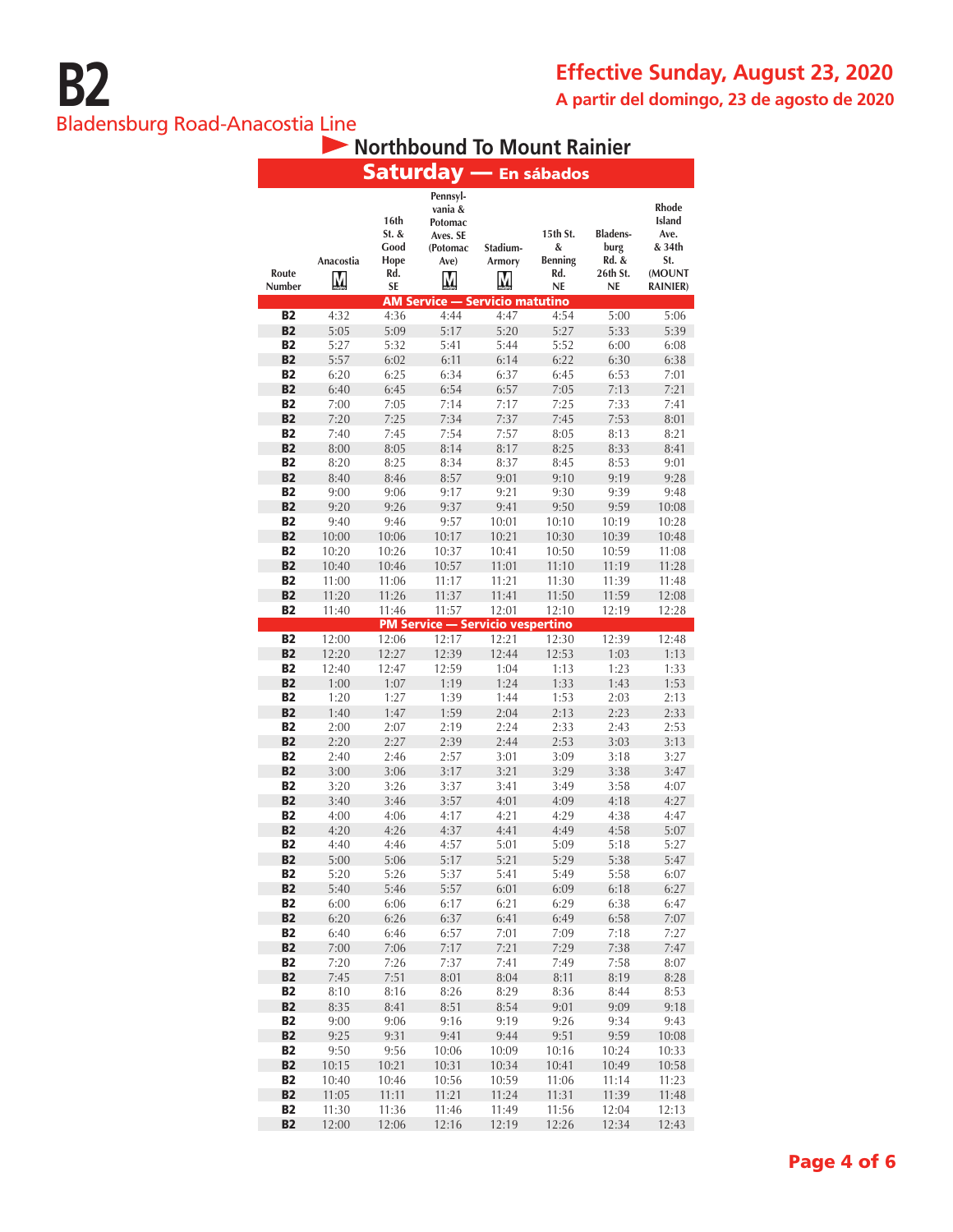|                        |                                                                                |                                                              | <b>Sunday — En domingo</b>                                                            |                                                |                                                              |                                                              |                            |
|------------------------|--------------------------------------------------------------------------------|--------------------------------------------------------------|---------------------------------------------------------------------------------------|------------------------------------------------|--------------------------------------------------------------|--------------------------------------------------------------|----------------------------|
| Route<br>Number        | <b>Rhode</b><br>Island<br>Ave.<br>& 34th St.<br>(Mount<br>Rainier<br>Terminal) | <b>Bladens-</b><br>burg<br>Rd.<br>&<br>26th St.<br><b>NE</b> | <b>Bladens-</b><br>burg Rd.<br>& H<br>St. NE<br>(Florida<br>Ave. &<br>Benning<br>Rd.) | 18th &<br>East<br>Capitol<br>Sts. SE<br>$\ast$ | 15th<br>St. &<br>Pennsyl-<br>vania<br>Ave.<br><b>SE</b><br>Π | M.L. King<br>Ir. Ave. &<br>U St. SE<br>(Good<br>Hope<br>Rd.) | ANACOS-<br><b>TIA</b><br>М |
|                        |                                                                                |                                                              | <b>AM Service — Servicio matutino</b>                                                 |                                                |                                                              |                                                              |                            |
| <b>B2</b><br><b>B2</b> | $\overline{a}$<br>5:40                                                         | 5:16                                                         | 5:21<br>5:51                                                                          | 5:30                                           | 5:33                                                         | 5:40                                                         | 5:42                       |
| <b>B2</b>              | 6:05                                                                           | 5:46<br>6:12                                                 | 6:18                                                                                  | 6:00<br>6:27                                   | 6:03<br>6:31                                                 | 6:10<br>6:39                                                 | 6:12<br>6:41               |
| <b>B2</b>              | 6:35                                                                           | 6:42                                                         | 6:48                                                                                  | 6:57                                           | 7:01                                                         | 7:09                                                         | 7:11                       |
| <b>B2</b>              | 7:05                                                                           | 7:12                                                         | 7:18                                                                                  | 7:27                                           | 7:31                                                         | 7:39                                                         | 7:41                       |
| <b>B2</b>              | 7:29                                                                           | 7:37                                                         | 7:44                                                                                  | 7:53                                           | 7:57                                                         | 8:07                                                         | 8:10                       |
| <b>B2</b>              | 7:50                                                                           | 7:58                                                         | 8:05                                                                                  | 8:14                                           | 8:18                                                         | 8:28                                                         | 8:31                       |
| <b>B2</b>              | 8:14                                                                           | 8:22                                                         | 8:29                                                                                  | 8:38                                           | 8:42                                                         | 8:52                                                         | 8:55                       |
| <b>B2</b>              | 8:38                                                                           | 8:46                                                         | 8:53                                                                                  | 9:02                                           | 9:06                                                         | 9:16                                                         | 9:19                       |
| <b>B2</b>              | 9:01                                                                           | 9:08                                                         | 9:16                                                                                  | 9:26                                           | 9:30                                                         | 9:40                                                         | 9:43                       |
| <b>B2</b>              | 9:25                                                                           | 9:32                                                         | 9:40                                                                                  | 9:50                                           | 9:54                                                         | 10:04                                                        | 10:07                      |
| <b>B2</b>              | 9:49                                                                           | 9:56                                                         | 10:04                                                                                 | 10:14                                          | 10:18                                                        | 10:28                                                        | 10:31                      |
| <b>B2</b>              | 10:13                                                                          | 10:20                                                        | 10:28                                                                                 | 10:38                                          | 10:42                                                        | 10:52                                                        | 10:55                      |
| <b>B2</b>              | 10:37                                                                          | 10:44                                                        | 10:52                                                                                 | 11:02                                          | 11:06                                                        | 11:16                                                        | 11:19                      |
| <b>B2</b>              | 11:01                                                                          | 11:08                                                        | 11:16                                                                                 | 11:26                                          | 11:30                                                        | 11:40                                                        | 11:43                      |
| <b>B2</b>              | 11:25                                                                          | 11:32                                                        | 11:40                                                                                 | 11:50                                          | 11:53                                                        | 12:03                                                        | 12:06                      |
| B2                     | 11:49                                                                          | 11:56                                                        | 12:04                                                                                 | 12:14                                          | 12:17                                                        | 12:27                                                        | 12:30                      |
|                        |                                                                                |                                                              | <b>PM Service - Servicio vespertino</b>                                               |                                                |                                                              |                                                              |                            |
| <b>B2</b>              | 12:13                                                                          | 12:20                                                        | 12:28                                                                                 | 12:38                                          | 12:41                                                        | 12:51                                                        | 12:54                      |
| B <sub>2</sub>         | 12:37                                                                          | 12:44                                                        | 12:52                                                                                 | 1:02                                           | 1:05                                                         | 1:15                                                         | 1:18                       |
| <b>B2</b>              | 1:01                                                                           | 1:08                                                         | 1:16                                                                                  | 1:26                                           | 1:29                                                         | 1:39                                                         | 1:42                       |
| <b>B2</b>              | 1:25                                                                           | 1:32                                                         | 1:40                                                                                  | 1:50                                           | 1:53                                                         | 2:03                                                         | 2:06                       |
| <b>B2</b>              | 1:49                                                                           | 1:56                                                         | 2:04                                                                                  | 2:14                                           | 2:17                                                         | 2:27                                                         | 2:30                       |
| <b>B2</b>              | 2:13                                                                           | 2:20                                                         | 2:28                                                                                  | 2:38                                           | 2:41                                                         | 2:51                                                         | 2:54                       |
| <b>B2</b>              | 2:37                                                                           | 2:44                                                         | 2:52                                                                                  | 3:02                                           | 3:05                                                         | 3:15                                                         | 3:18                       |
| <b>B2</b>              | 3:01                                                                           | 3:08                                                         | 3:16                                                                                  | 3:26                                           | 3:29                                                         | 3:39                                                         | 3:42                       |
| <b>B2</b>              | 3:25                                                                           | 3:32                                                         | 3:40                                                                                  | 3:50                                           | 3:54                                                         | 4:05                                                         | 4:09                       |
| <b>B2</b>              | 3:49                                                                           | 3:56                                                         | 4:04                                                                                  | 4:14                                           | 4:18                                                         | 4:29                                                         | 4:33                       |
| <b>B2</b>              | 4:13                                                                           | 4:20                                                         | 4:28                                                                                  | 4:38                                           | 4:42                                                         | 4:53                                                         | 4:57                       |
| <b>B2</b>              | 4:37                                                                           | 4:44                                                         | 4:52                                                                                  | 5:02                                           | 5:06                                                         | 5:17                                                         | 5:21                       |
| <b>B2</b><br><b>B2</b> | 5:01<br>5:25                                                                   | 5:08<br>5:32                                                 | 5:16<br>5:40                                                                          | 5:26<br>5:50                                   | 5:30<br>5:54                                                 | 5:41<br>6:05                                                 | 5:45<br>6:09               |
| <b>B2</b>              |                                                                                | 5:56                                                         |                                                                                       |                                                |                                                              |                                                              |                            |
| <b>B2</b>              | 5:49<br>6:13                                                                   | 6:20                                                         | 6:04<br>6:28                                                                          | 6:14<br>6:38                                   | 6:18<br>6:42                                                 | 6:29<br>6:53                                                 | 6:33<br>6:57               |
| <b>B2</b>              | 6:37                                                                           | 6:44                                                         | 6:52                                                                                  | 7:02                                           | 7:06                                                         | 7:17                                                         | 7:21                       |
| <b>B2</b>              | 7:03                                                                           | 7:09                                                         | 7:17                                                                                  | 7:26                                           | 7:29                                                         | 7:39                                                         | 7:42                       |
| <b>B2</b>              | 7:27                                                                           | 7:33                                                         | 7:41                                                                                  | 7:50                                           | 7:53                                                         | 8:03                                                         | 8:06                       |
| <u>в2</u>              | /31                                                                            | / : 5/                                                       | 8:05                                                                                  | 8:14                                           | 8:17                                                         | 8:27                                                         | 8:30                       |
| <b>B2</b>              | 8:15                                                                           | 8:21                                                         | 8:29                                                                                  | 8:38                                           | 8:41                                                         | 8:51                                                         | 8:54                       |
| <b>B2</b>              | 8:45                                                                           | 8:51                                                         | 8:59                                                                                  | 9:08                                           | 9:11                                                         | 9:21                                                         | 9:24                       |
| <b>B2</b>              | 9:15                                                                           | 9:21                                                         | 9:28                                                                                  | 9:38                                           | 9:41                                                         | 9:49                                                         | 9:52                       |
| <b>B2</b>              | 9:45                                                                           | 9:51                                                         | 9:58                                                                                  | 10:08                                          | 10:11                                                        | 10:19                                                        | 10:22                      |
| <b>B2</b>              | 10:15                                                                          | 10:21                                                        | 10:28                                                                                 | 10:38                                          | 10:41                                                        | 10:49                                                        | 10:52                      |
| <b>B2</b>              | 10:45                                                                          | 10:51                                                        | 10:58                                                                                 | 11:08                                          | 11:11                                                        | 11:19                                                        | 11:22                      |
| <b>B2</b>              | 11:15                                                                          | 11:21                                                        | 11:28                                                                                 | 11:38                                          | 11:41                                                        | 11:49                                                        | 11:52                      |
| <b>B2</b>              | 11:45                                                                          | 11:51                                                        | 11:58                                                                                 | 12:08                                          | 12:11                                                        | 12:19                                                        | 12:22                      |

## **Southbound To Anacostia station**

**\*** *— Stadium Armory Station is one block east of this point.*

*La estación Potomac Ave está a una cuadra de este punto.* 

 $\Box$  — Potomac Ave Station is one block west of this point. *La estación Potomac Ave está a una cuadra de este punto.*